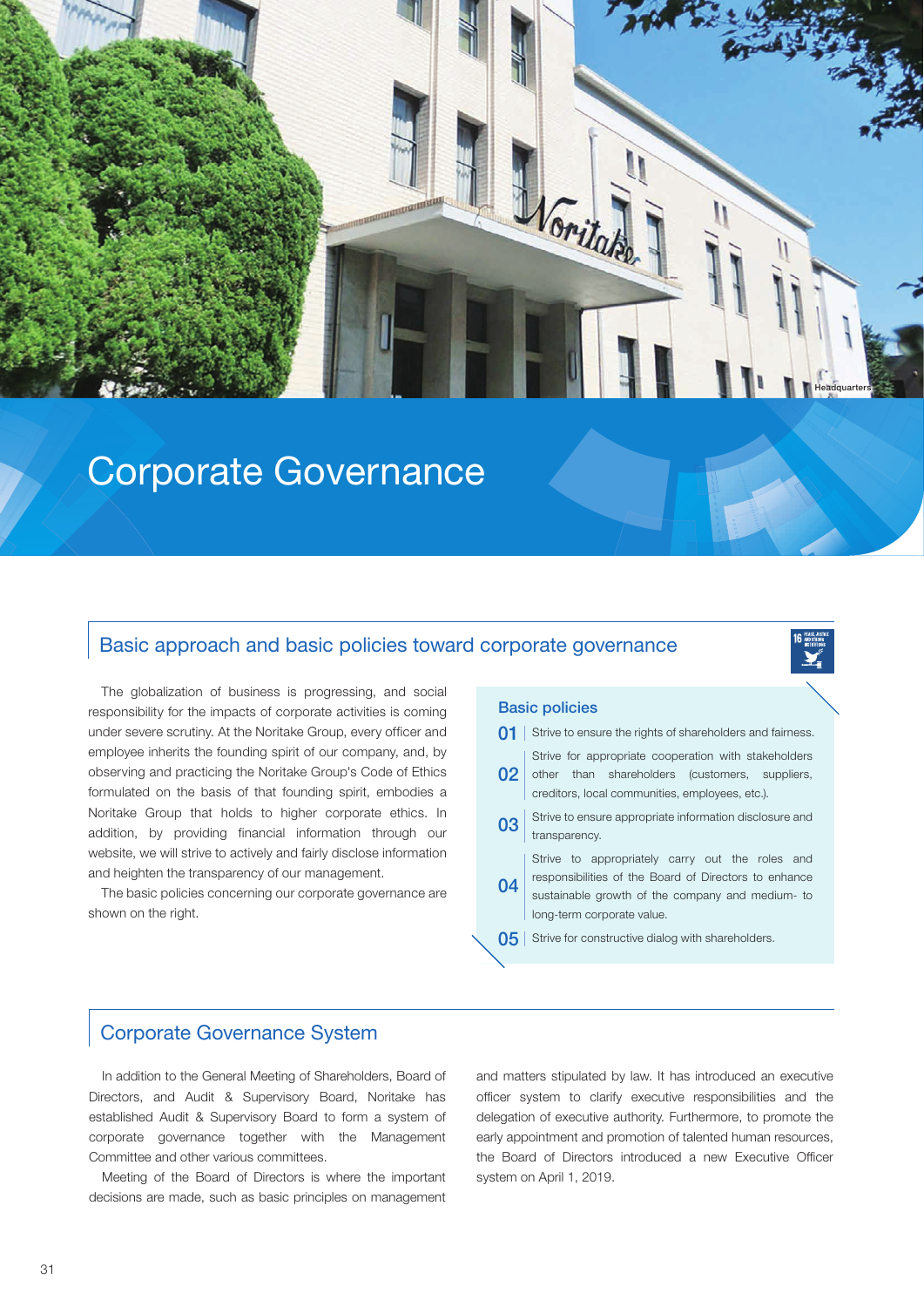#### ■ Corporate Governance Structure



#### **Board of Directors**

#### Members: 6 Directors (4 internal Directors, 2 Director (Outside)) No. of meetings during FY2020: 13

To make decisions on key matters and monitor the execution of duties. Noritake's Board of Directors joined by executive officers engaging in execution of duties meet once a month regularly to build a consensus among the Group as a whole. During FY2020, a total of 13 meetings were held, with a 100% average attendance rate for directors and 98% for auditors & supervisors. In accordance with the regulations and deliberation standard of the Board of Directors, deliberations are held to decide items regarding General Meetings of Shareholders, human resources and organizational matters, and financial reporting. The Board of Directors also appoint two Directors (Outside) as part of a system to strengthen oversight functions and ensure transparency in decision-making.

#### ■ Key topics of the Board of Directors

During FY2020, deliberations covered the following key issues.

● Progress of the Three-vear **Business Plan** 

**Reported Matters** 

equipment, etc ● Ownership of investment

securities

● Investment plans for production

● Reports from each committee (Compliance Committee, Central Safety and Health Committee Noritake Manufacturing (Committee

#### **Resolutions**

- Approval of budget and financial results
- Forecast of operating results, amendment of expected dividend amounts
- $\bullet$  Revision of basic policies to create internal control system
- Establishing and revising key regulations
- Concluding key contracts

#### **Management Committee**

Members: 7 Directors

(Executive Officers designated by internal Directors and the President) No. of meetings during FY2020: 25

Conducting full deliberations with key administrative matters related to execution of business, the Management Committee is composed of internal Directors as well as Executive Officers designated by the President. It convenes once a week and takes part in systems for precise and prompt management decision-making.

#### **Nomination & Compensation Committee**

#### Members: 6 Directors (2 Representative Director, 4 Director (Outside)) No. of meetings during FY2020: 2

We established the Nomination & Compensation Committee in order to ensure reasonable and transparent decision-making regarding Board of Directors membership and compensation. With independent External Directors comprising a majority of its members, the committee serves as an advisory body to the Board of Directors. Based on inquiries from the Board of Directors, the committee discusses personnel matters, assignments and compensation concerning Directors and Executive Officers, then reports to the Board of Directors on the results of its deliberations.

#### **Audit & Supervisory Board**

#### Members: 4 Directors

#### (2 Audit & Supervisory Board Members, 2 Audit & Supervisory Board Member (Outside)) No. of meetings during FY2020: 12

The Audit & Supervisory Board determines auditing and supervisory policy, and receives reports from Audit & Supervisory Board Members regarding the current status and results of auditing and supervisory implementation. It also communicates with and collects information from the Board of Directors and the Audit & Supervisory Office, which serves as an internal audit division. Moreover, Audit & Supervisory Board Members attend important meetings including those of the Board of Directors and Management Committee, receive reports on the status of execution of duties by Directors, and request explanations as required. Our company considers functions for objective and neutral monitoring of management from outside to be important in corporate governance, and has prepared a structure by which management monitoring functions are ably performed by two Audit & Supervisory Board Members (Outside)



Management Committee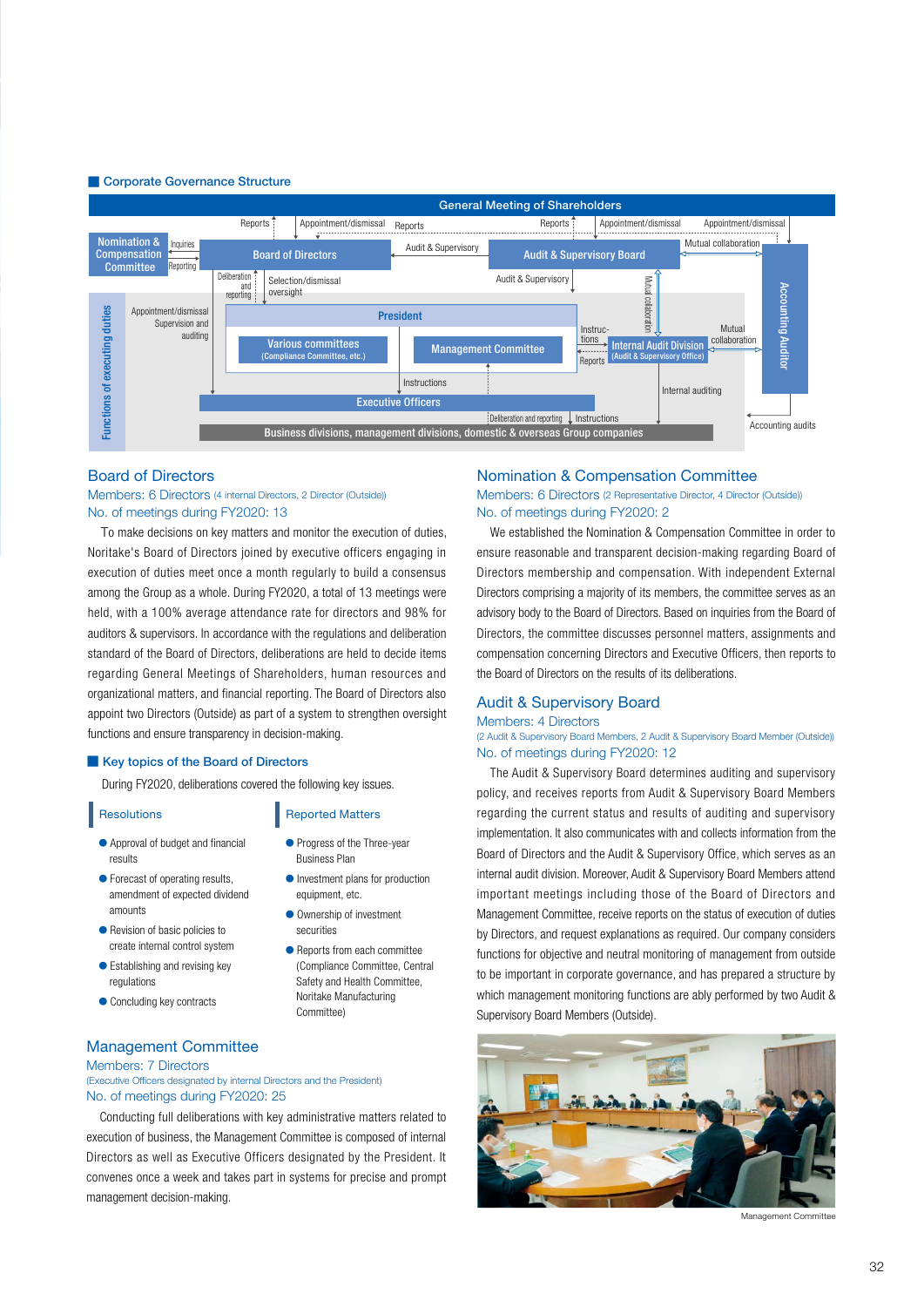### Evaluations of the effectiveness of Board of Directors

We perform evaluations of the effectiveness of the Board of Directors for the purpose of heightening its effectiveness and increasing corporate value. At the end of each fiscal year, a survey is conducted for Directors and Audit & Supervisory Board members, and the results will be analyzed and evaluated by an external organization before being reported to the Board of **Directors** 

In fiscal 2020, a questionnaire survey was administered to the Board of Directors and Audit & Supervisory Board regarding their evaluation of Board of Directors composition and operation, management and business strategies, corporate ethics and risk management, business performance monitoring, managerial evaluation/compensation, and dialog with shareholders. Analysis and evaluation of these results were entrusted to an external organization, and the results were reported to the Board of Directors. The results of the analysis of the Board of Directors are as :follows

- The Board of Directors is composed of appropriate members with the required knowledge, skills, experience, and diversity to carry out their roles and responsibilities. The matters to be discussed and to be decided by the Board of Directors, and those to be delegated to management are classified properly.
- The Board of Directors plans actions to make improvements to key issues identified through the effectiveness analysis and evaluation held every fiscal year, and works toward to improve its effectiveness.
- The Board of Directors works to establish a corporate culture based on corporate ethics, while also performing appropriate oversight and supervision for its dissemination. It also performs appropriate oversight and supervision regarding the construction and application of internal control systems throughout the entire Noritake Group.
- The design of compensation schemes for management is aligned with the company's management and business strategies, and is ideally balanced for both short-term and long-term goals.

From the above information, we have confirmed that our company's Board of Directors is operated appropriately, and that its effectiveness is .assured

Of the areas of effectiveness that were identified as those requiring improvements in the FY2019 survey, "Enhancement of Director training" was improved by holding regular training for Directors, and "Reinforcement of risk management systems" was improved by developing a system to identify and discuss risks. While improvements were seen in FY2020 effectiveness evaluations, we continue to work on making further .improvements

In addition, new items have derived from these survey results, indicating areas in which the effectiveness of the Board of Directors may be improved. This includes revising business portfolios factoring in capital and other costs, and sharing details of dialog with shareholders and institutional investors. Moving forward, we will address these items as we continue to work to maintain and improve the effectiveness of the Board of Directors.

# Status of Directors (Outside) and Audit & **Supervisory Board Members (Outside)**

We bring in outside Board members who have extensive experience and broad insight regarding business management, to provide thorough counsel on matters spanning the overall management. Outside members also strengthen Board of Directors monitoring functions and enhance the transparency of decision-making.

Outside members have no personal, capital, or business relationships, or other conflicts of interest with our company.

#### ■ Reason for Appointment of Directors (Outside) and Audit & Supervisory Board Members (Outside) (June 2021)

|                                            | <b>Name</b>             | <b>Reason for Appointment</b>                                                                                                                                                                                                                                                                                                             |  |  |
|--------------------------------------------|-------------------------|-------------------------------------------------------------------------------------------------------------------------------------------------------------------------------------------------------------------------------------------------------------------------------------------------------------------------------------------|--|--|
| Director (Outside)                         | Masanao<br>Tomozoe      | With his extensive experience and global insight<br>regarding business management, he was appointed as<br>a Director (Outside) where he is expected to play an<br>effective role in contributing to strengthening monitoring<br>functions of the Board of Directors and providing advice<br>from his broad perspective of management.     |  |  |
|                                            | Ryoichi<br>Yamamoto     | With his extensive experience and high-level insight<br>regarding business management, he was appointed as<br>a Director (Outside) where he is expected to play an<br>effective role in contributing to strengthening monitoring<br>functions of the Board of Directors and providing advice<br>from his broad perspective of management. |  |  |
| Audit & Supervisory Board Member (Outside) | Tatsuhiko<br>Saruwatari | With his extensive experience and high-level insight<br>regarding business management, he was appointed as<br>an Audit & Supervisory Board Member (Outside) where<br>he is expected to apply his expertise to company audits.                                                                                                             |  |  |
|                                            | Takashi<br>Morisaki     | Through his extensive experience and broad-ranging<br>insight as a financial institution executive, he was<br>appointed as an Audit & Supervisory Board Member<br>(Outside) where he is expected to apply his expertise to<br>company audits.                                                                                             |  |  |

# Policies concerning the determination of compensation for Directors

Compensation for Directors is composed of fixed compensation and nerformance-based compensation.

Fixed compensation is determined by the Board of Directors. Reasonable and transparent decision-making is ensured by a process in which the Nomination and Compensation Committee, within which independent External Directors comprise a majority, deliberates and reports its findings to the Board of Directors regarding the appropriateness of compensation amounts for each Directorship position as appropriate to its roles and duties in keeping with the basic policies pertinent to the compensation system.

Performance compensation is determined in accordance with degree of achievement of corporate performance targets (consolidated sales, consolidated operating profit, etc.) for the fiscal year based on regulations for the granting of stock, as an incentive for management that takes into account medium- to long-term improvement in corporate value. The ratio of fixed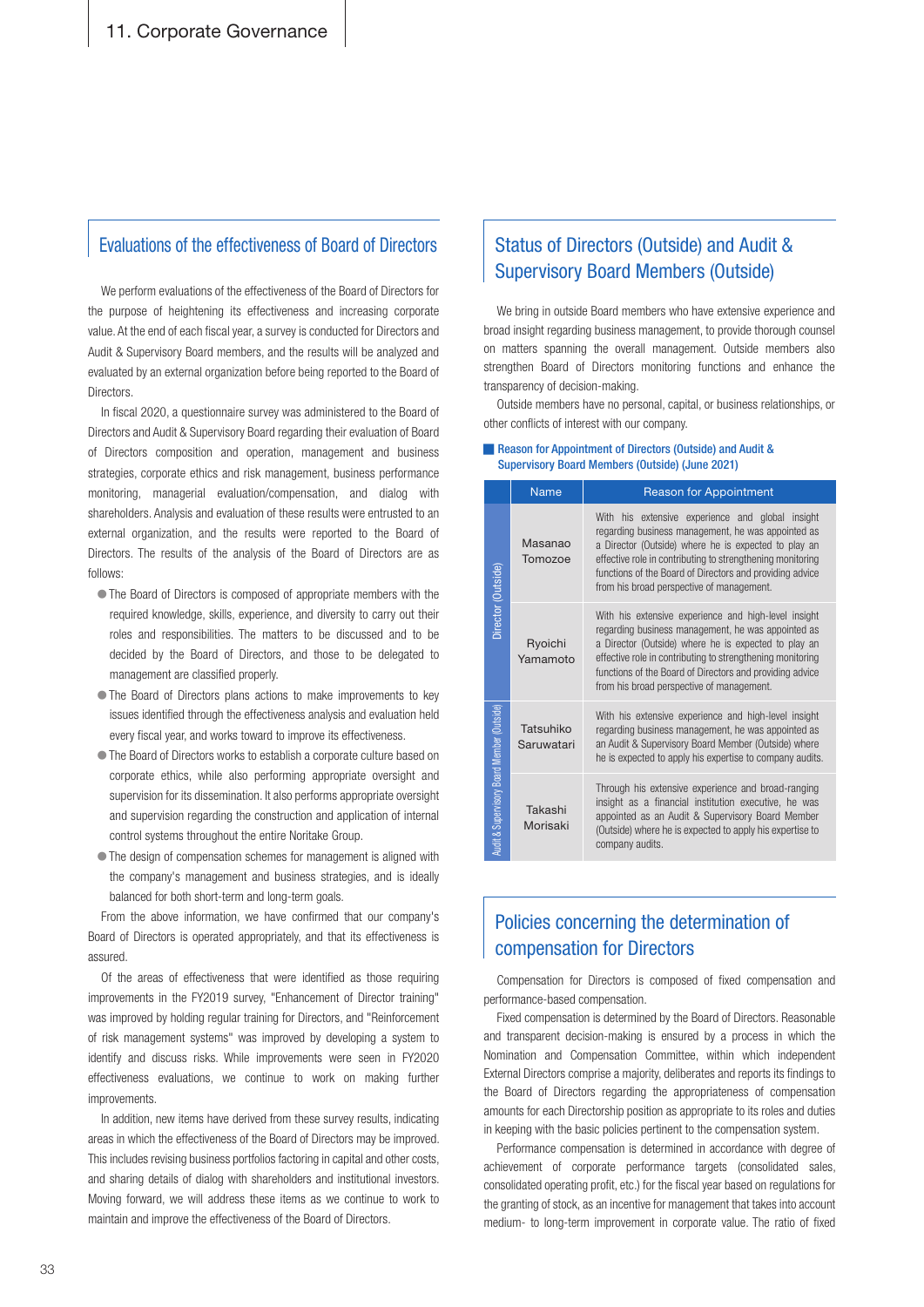compensation to performance-linked compensation is set with an emphasis on stability and improvement of medium- to long-term performance, avoiding an excess percentage of performance-linked compensation.

External Directors and Audit & Supervisory Board Members (Outside) receive only fixed compensation, because of their roles in supervising and auditing from an independent standpoint.

#### ■ Total amount of compensation, etc., for Directors and Audit & **Supervisory Board Members (Fiscal 2020)**

|                                                                                                                                | Total amount of                        | Total amount of compensation, etc., by type<br>(million yen) |                                    | Number of                 |
|--------------------------------------------------------------------------------------------------------------------------------|----------------------------------------|--------------------------------------------------------------|------------------------------------|---------------------------|
| <b>Board members</b><br>category                                                                                               | compensation,<br>etc.<br>(million yen) | Monetary<br>compensation                                     | Non-monetary<br>compensation, etc. | eligible board<br>members |
|                                                                                                                                |                                        | <b>Fixed</b><br>compensation                                 | Performance-linked<br>compensation | (persons)                 |
| <b>Directors</b><br>(excluding Directors)<br>(Outside))                                                                        | 208                                    | 182                                                          | 26                                 | 5                         |
| <b>Audit &amp; Supervisory</b><br><b>Board Members</b><br>(excluding Audit &<br><b>Supervisory Board</b><br>Members (Outside)) | 40                                     | 40                                                           |                                    | $\mathcal{P}$             |
| Outside officers                                                                                                               | 38                                     | 38                                                           |                                    |                           |

1. The limit of fixed compensation for Directors was resolved to be within 40 million yen per month at the 109th Annual General Meeting of Shareholders (held on June 28, 1990) Note that at the 135th Annual General Meeting of Shareholders (held on June 29, 2016), the amount of performance-linked stock compensation was resolved to be paid separately to fixed compensation, where the maximum limit of trust money is to be 600 million yen for applicable Directors other than Directors (Outside), and Executive Officers who meet specific requirements, for each 3-fiscal year period in which the system is applicable.

2. The limit of fixed compensation for Audit & Supervisory Board Members was resolved to be within 6 million yen per month at the 109th Annual General Meeting of Shareholders (held on June 28, 1990).

# Training for board members

When we appoint new members to Directors and Audit & Supervisory Board, we conduct appropriate explanations about the legal duties and responsibilities to be observed and make use of external training bodies as necessary. We also offer seminars to the members, to acquire higher skills and new knowledge required for them to perform better. In fiscal 2020, four seminar sessions were held for Directors. For outside members, we offer sessions individually for them to acquire Noritake Group's key management factors, such as our management strategy, contents of our businesses and work, and financial information.



# **Internal Control**

We conduct reviews of our structures to ensure the properness of duties in accordance with revisions to laws and the current state of our Group. Our

current Basic Principles on Internal Control Systems were revised through resolution by the Board of Directors on April 23, 2020.

The Internal Audit Division governs internal control regulations for financial reporting, and performs continuous monitoring of work procedures to ensure the reliability of financial reporting. We have also established internal auditing regulations and conduct internal audits involving the legal compliance of the business activities of our business divisions and Group companies. Key matters discovered through these initiatives are reported to the Board of Directors or the Management Committee.

# Promotion of supply chain management

We believe that supply chain management is important for the Noritake Group to continue with our business in a stable manner, and we established our Purchasing Policy in FY2020. We work to build mutual relationships of trust with all of our business partners, and to engage in transactions in compliance with the laws of each country. We also continually review our relationships with our key business partners. We proceed to purchase environmentally-friendly raw materials, and pay well attention not to consume ores originating in areas of conflict.

### <Noritake Group Purchasing Policy>

Based on Noritake's corporate motto of "Good Quality, Export, and Co-prosperity", we will engage in purchasing activities aimed at continually providing our customers with good products and services that satisfy them. Furthermore, by building trusting relationships aimed at co-prosperity with our suppliers, we will proactively fulfill our corporate social responsibility in cooperation with our suppliers, that is:

- $(1)$  We will keep our doors open impartially and globally to all suppliers and conduct fair transactions in good faith.
- (2) We will judge from every perspectives when selecting suppliers.
- (3) We will not only consider quality, cost and delivery, but also the supplier's attitude in its corporate responsibilities.
- $(4)$  We will comply with the laws and regulations as well as social norms of each country and region while conducting business based on highly ethical standards.
- (5) We will perform environmentally friendly purchasing in line with Environmental Policy of the Noritake Group.

# Enforcement of compliance

With its Compliance Committee, the Noritake Group focuses on ongoing compliance activities throughout the entire organization, and appoints compliance managers on a workplace level.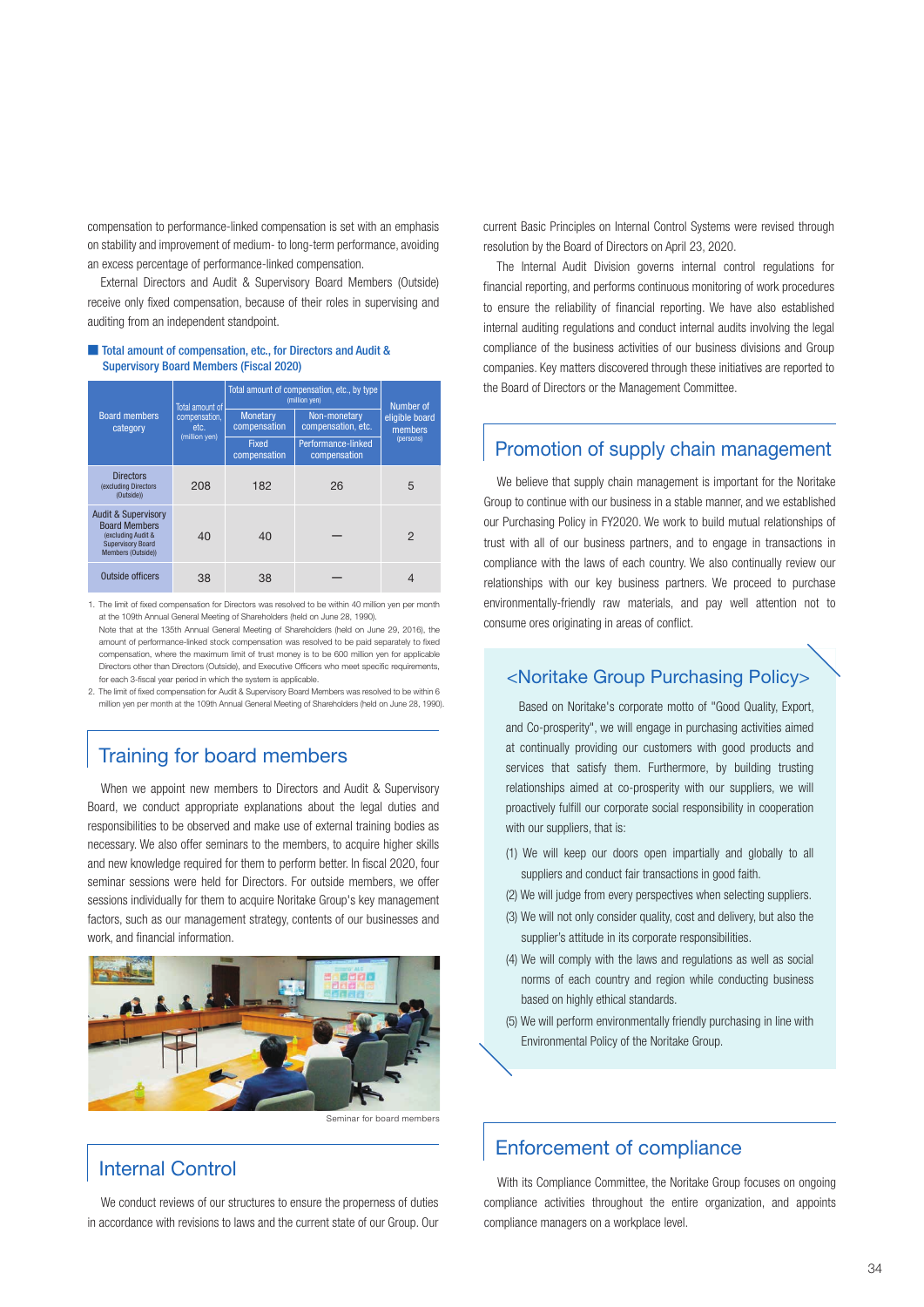The committee meets twice a year, and a compliance meeting is also held four times a year, where actual cases are studied and shared in order to prevent such recurrences. Compliance is also included in training by qualification, training by organization, training by purpose, and training for staff appointed overseas as part of employee education to encourage them to acquire specialist knowledge. We also provide easily understood explanations of laws and ordinances in every issue of our internal newsletter with case examples that relate to our everyday work to make these understood by all employees.

In the Noritake Group's Code of Ethics, we set forth ethical standards for the execution of duties and the observance of laws and ordinances concerning the prevention of bribery and other improprieties, and ensure that these standards are met by all employees while also focusing on preventive measures. The with face of a state with the risk of a state when faced with the risk of a

#### ■ Compliance Structure



### Preparation of an internal reporting system

We have established contact points both inside and outside the company so that any employee of the Noritake Group can consult and report directly, without going through managers, in the event that a violation of laws, ordinances, standards of conduct or company rules, etc., is discovered or suspected. The confidentiality of persons reporting and the content of reports is strictly protected. No disadvantage shall be taken toward the persons by the company for having made consultation or reporting. A total of 11 reports were made during fiscal 2020.

### Disaster readiness and disaster mitigation initiatives

Disaster Prevention Committee meetings are held twice every year companywide, and evacuation drills assuming a large-scale disaster are also held twice a year at every workplace.

We have also started formulating business continuity plans (BCPs) for some businesses

### Preparation of a risk management system

loss of corporate value due to problems in management, accident or disaster, we can mitigate losses to the extent and continue with our business. Safety is taken on the highest priority, especially to secure human life. In the case of an emergency, we set up a task force immediately to respond to the risks.

In accordance with "disaster prevention management regulations," we also have a risk management structure in which we assume the occurrence of all manner of risks and make these continually known to all employees, so as to enable prompt and appropriate response in the event of emergency.

### Strengthening of information security

With regard to the protection of personal information and other information assets, we have information security management rules in order to eliminate risks and safely carry out business activities. These rules indicate a code of conduct concerning information security for all officers and employees. We create and employ countermeasure standards and implementation manuals based on this code.

We also have a promotional division under the officer in charge, and are working to strengthen security. To guard against unauthorized access and cyber attacks, we perform strict ID management, logging of PC access, 24-hour monitoring at our Security Operation Center. Drills for targeted e-mail are taken place periodically.

### Policies for the protection of personal information

The Noritake Group fully recognizes the importance of the protection of personal information. We comply with Japan's Act on the Protection of Personal Information and heed the laws of other countries as well, and properly manage the personal information provided by customers.

Reference URL (Protection of Personal Information) https://www.noritake.co.jp/utility/privacy\_policy/